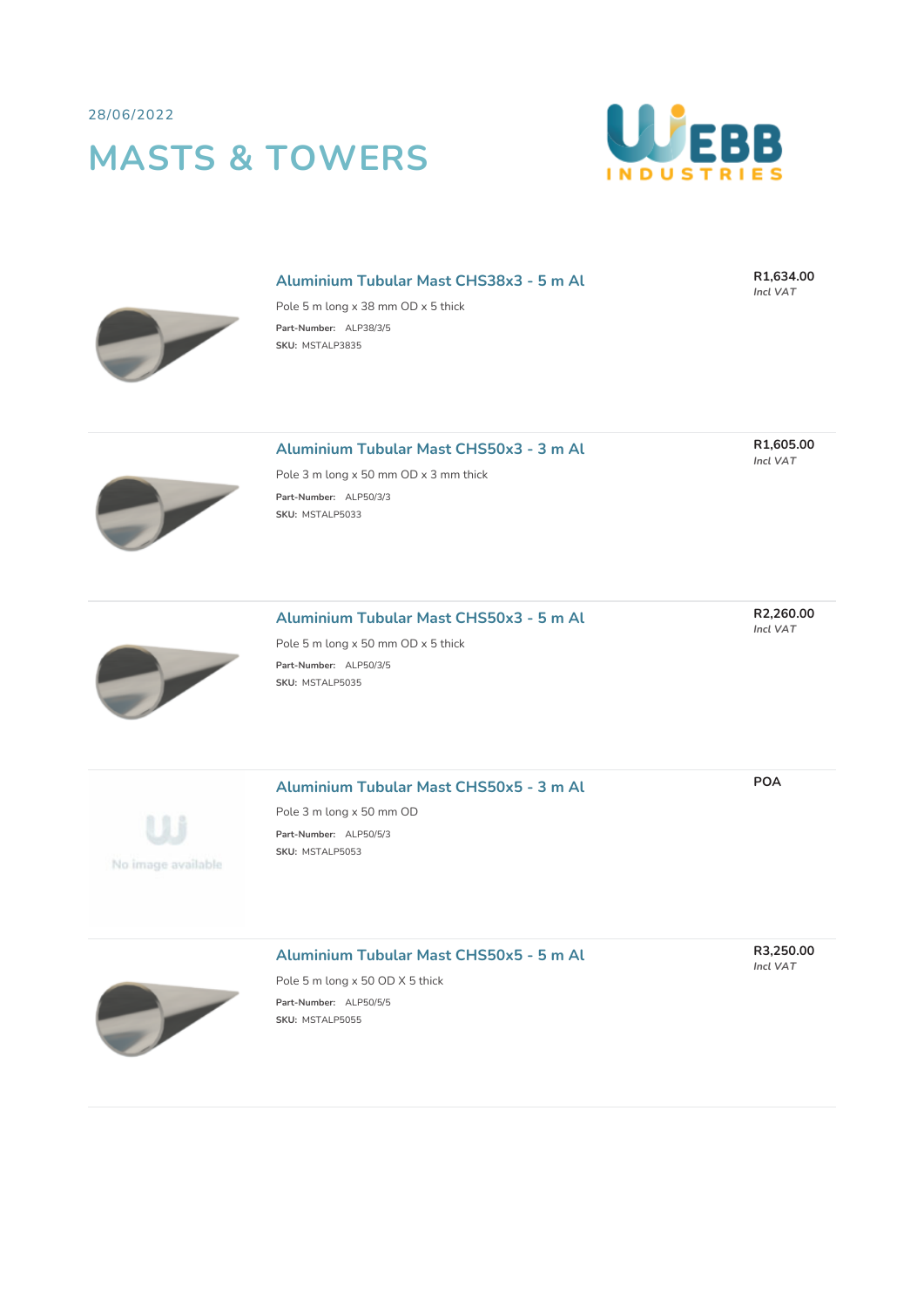

#### **Aluminium Tubular Mast CHS50x5 - 6 m Al**

**R3,800.00** *Incl VAT*

**R3,990.00** *Incl VAT*



Pole 6 m long x 50 mm OD x 5 thick **Part-Number:** ALP50/5/6 **SKU:** MSTALP5056

#### **Aluminium Tubular Mast CHS60x5 - 6 m Al**



**Part-Number:** ALP60/5/6 **SKU:** MSTALP6056

Pole 6 m long x 60 mm OD x 6 thick

**Base Plate Part-Number:** CLTRBSPL **SKU:** CLTRBSPL

#### **CL Rawl Bolt M10x65 18 mm Hole**

**Part-Number:** RL1065 **SKU:** CLRL1065



#### **CL Rawl Bolt M8x55 14 mm Hole**

**Part-Number:** RL855 **SKU:** CLRL855

www.webb.co.za

PG 2

**R290.00** *Incl VAT*

**R42.00** *Incl VAT*

**R20.00** *Incl VAT*

**KAN READERS**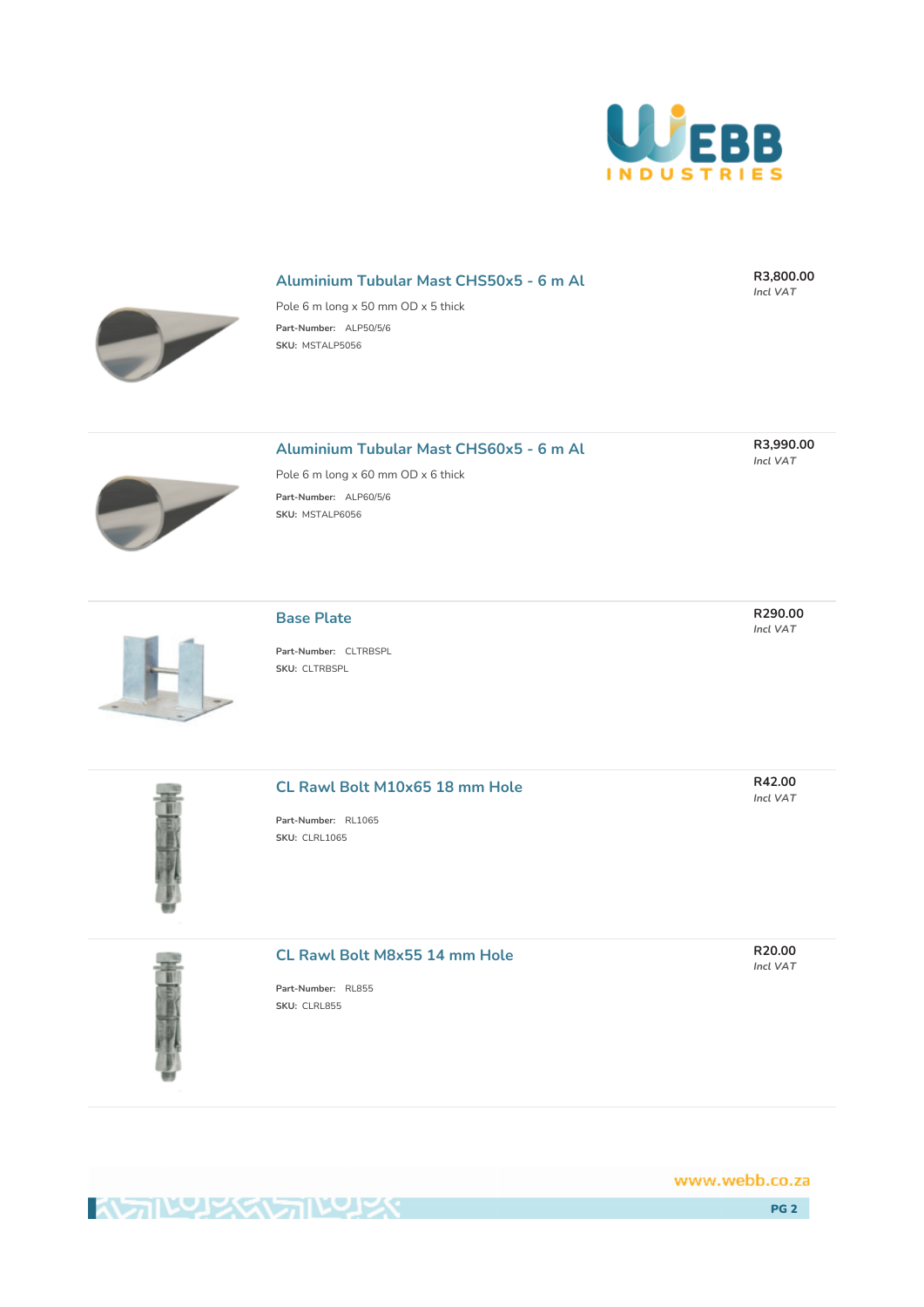

**POA**



Pole 6 m long x 76 mm OD x 3 mm thick **Part-Number:** HDGP76/3/6 **SKU:** L16AE0028A

**Guy Kit for H40 Mast**

**KAN WARKSTAN KAY** 

No image available

www.webb.co.za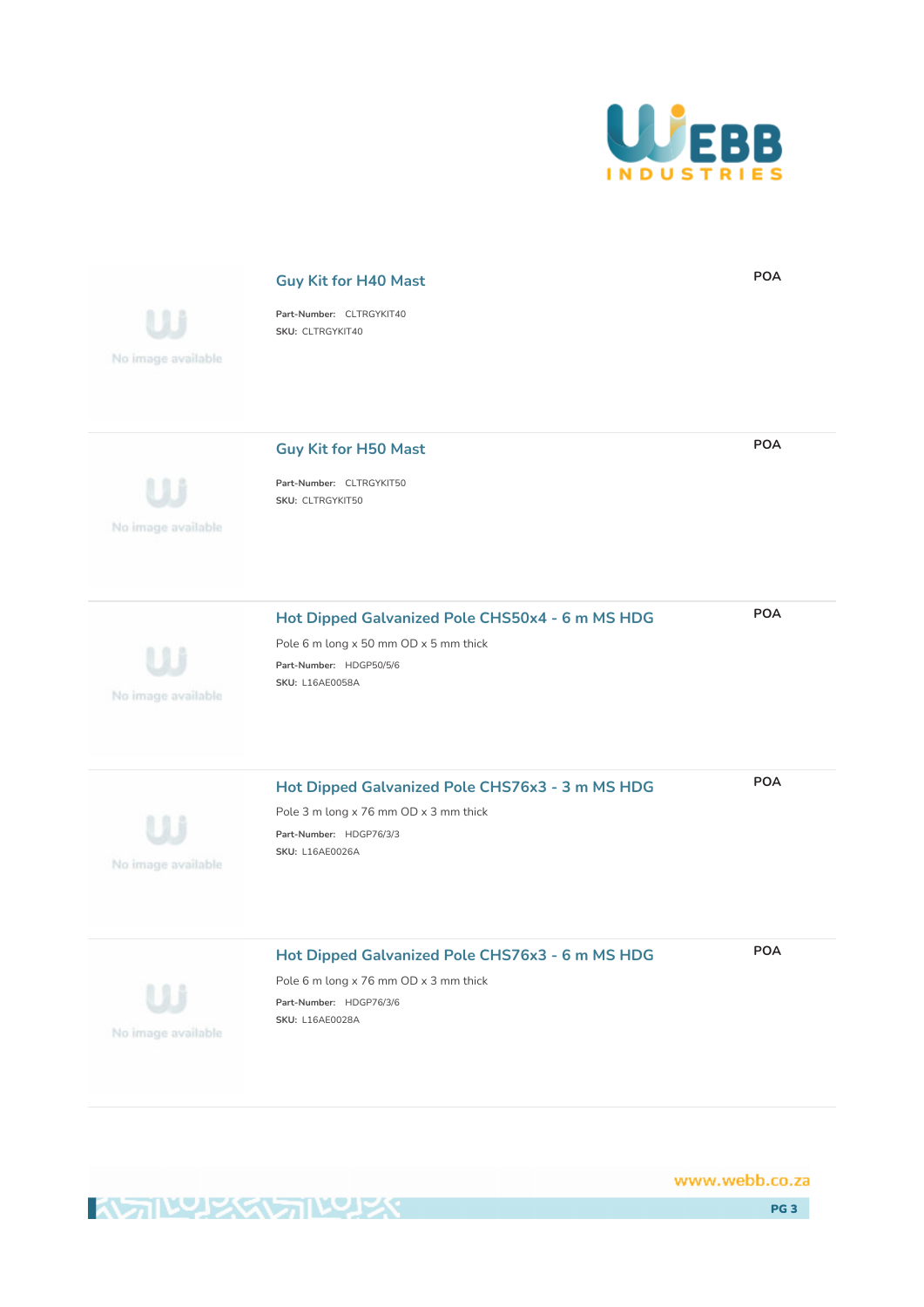

#### **Polyester Rope 5mm UV Stable**

**Part-Number:** MSPOLY **SKU:** MSPOLY

No image available

**RDS MODEL TOWER**

Rapid deployment model tower **Part-Number: SKU:** RDS

#### **Rohn Telescopic Mast 11.06 m**

No image available

de sites sites sultas sites si

'n

**Part-Number:** USE RHTRH50 **SKU:** RHTRH40

#### **Rohn Telescopic Mast 13.4 m**

**Part-Number:** RHTRH50 **SKU:** RHTRH50

#### **TALP Hammer-In Guy Stake 25 mm**

**Part-Number:** MSTALPHHI **SKU:** MSTALPHHI

www.webb.co.za

**KATIVALEXEMPTIVALEXY** 

**POA**

**R12.00** *Incl VAT*

**POA**

**R16,800.00** *Incl VAT*

**R460.00** *Incl VAT*

PG 4